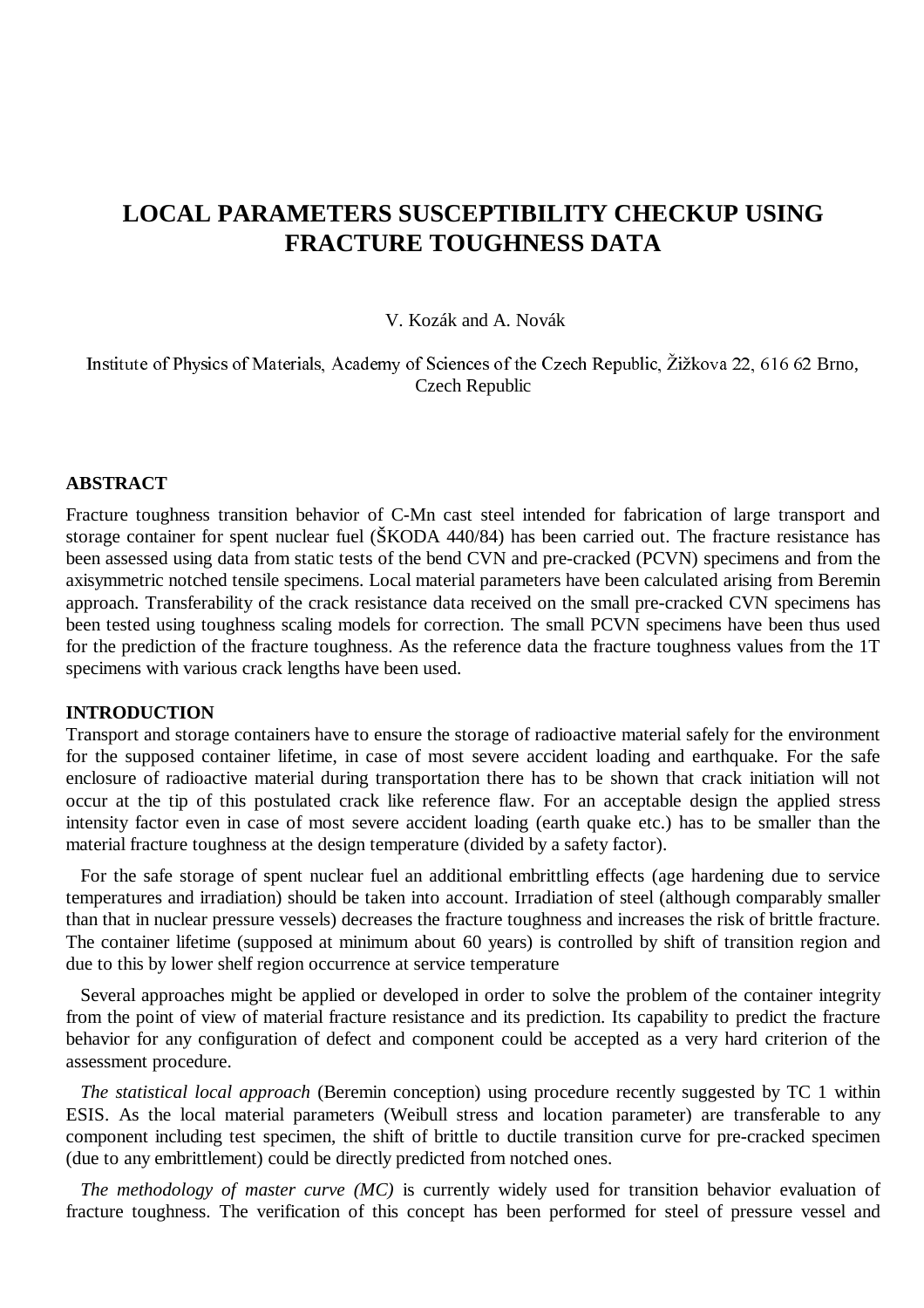weldments. For determining the reference transition temperature,  $T<sub>o</sub>$ , which is taken as a basic material characteristic localizing the MC on the temperature axis, the large (1T) specimens are required. There are components (container cask as one of typical example) for which the transition behavior of fracture toughness is of great interest. However for these components only small specimens can be used for assessment of degradation. The effort is now concentrated on application of small specimens (PCVN) for these purposes.

*Toughness scaling model* for cleavage quantifies constraint effects by coupling the global parameter J<sub>c</sub> with a near–tip failure criterion applicable to transgranular cleavage. The model adopts material volume ahead of the crack front over which the normalized (maximum tensile) principal stress  $\sigma_1/\sigma_0$  exceeds a critical value  $\sigma_c$ , as the local fracture criterion. For the same material/temperature combination, attainment of the equivalent stress volumes ahead of the crack front in different crack bodies implies the same probability for triggering cleavage fracture. This model leads immediately to a weakest-link interpretation but enables a more general interpretation of stress controlled failure mechanism of crack bodies and components with defects [1].

 The aim of the paper can be seen in using the Beremin conception [2] of local approach to fracture resistance assessment. The main effort is concentrated on (i) the use of notched tensile bars and (ii) small test specimen (Charpy V notch or pre-cracked CVN) for fracture toughness temperature diagram determination including scatter characteristics.

#### **MATERIAL CHARACTERISTICS AND EXPERIMENTS**

Manganese cast steel has been utilized for experiments having a chemical composition in wt %: 0.09C, 1.18Mn, 0.37Si, 0.01P, 0.025S, 0.12Cr, 0.29Ni, 0.29Cu, 0.03Mo, 0.028Al. Škoda Company has supplied the material as a component part produced for attest of the container of nuclear spent fuel.

 True stress-strain curves have been measured using cylindrical specimens with diameter of 6 mm being loaded over temperature range –196 $^{\circ}$ C to -60 $^{\circ}$ C at cross-head speed of 2 mm.min<sup>-1</sup>. Standard FEA – ABAQUS 5.8 was used to model elastoplastic behavior for tensile notched specimens. In all cases the multilinear model for true stress – true strain curve was used.

For one selected temperature in lower shelf region (below temperature  $t<sub>GY</sub>$  at which  $F<sub>FR</sub>$  and  $F<sub>GY</sub>$  coincides on their temperature dependencies) a range of round tensile-notched bars were tested to obtain data for statistical local approach procedures. The diameter of the specimen was 16 mm and notch depth 4 mm. Three geometry of circumferetial U - notch have been tested having notch tip radius 0.2, 0.7 and 1.0 mm respectively, one circumferetial  $V -$  notch (radius 0.25 mm) and Charpy  $V -$  notch.

 Fracture toughness data were measured using standard 25 mm thick specimen loaded in the 3-point bending with a/W ratio of 0.5. Small pre-cracked Charpy type specimens have been also tested in the same temperature range. Charpy type specimens were tested under the two types of loading: (i) CVN impact energies were measured using instrumented impact tester over a temperature range of -90°C to 25°C; (ii) CVN specimen were tested in static 3-point bending over temperature range –180°C to –50°C.

## **LOCAL PARAMETERS**

## *Theoretical background of Beremin approach*

In the local approach to cleavage fracture, the probability distribution  $(P_f)$  for the fracture stress of a cracked solid at a global level  $K_J$  or J is assumed to follow a two-parameter Weibull distribution [2] in the form

$$
P_f(\sigma_w) = 1 - \exp\left[-\left(\frac{\sigma_w}{\sigma_u}\right)^m\right],\tag{1}
$$

the stress integral over the fracture process zone is denoted  $\sigma_w$  and is termed the Weibull stress. This stress is defined by

$$
\sigma_{w} = \left[\frac{1}{V_0}\int \sigma_1^m dV\right]^{1/m},
$$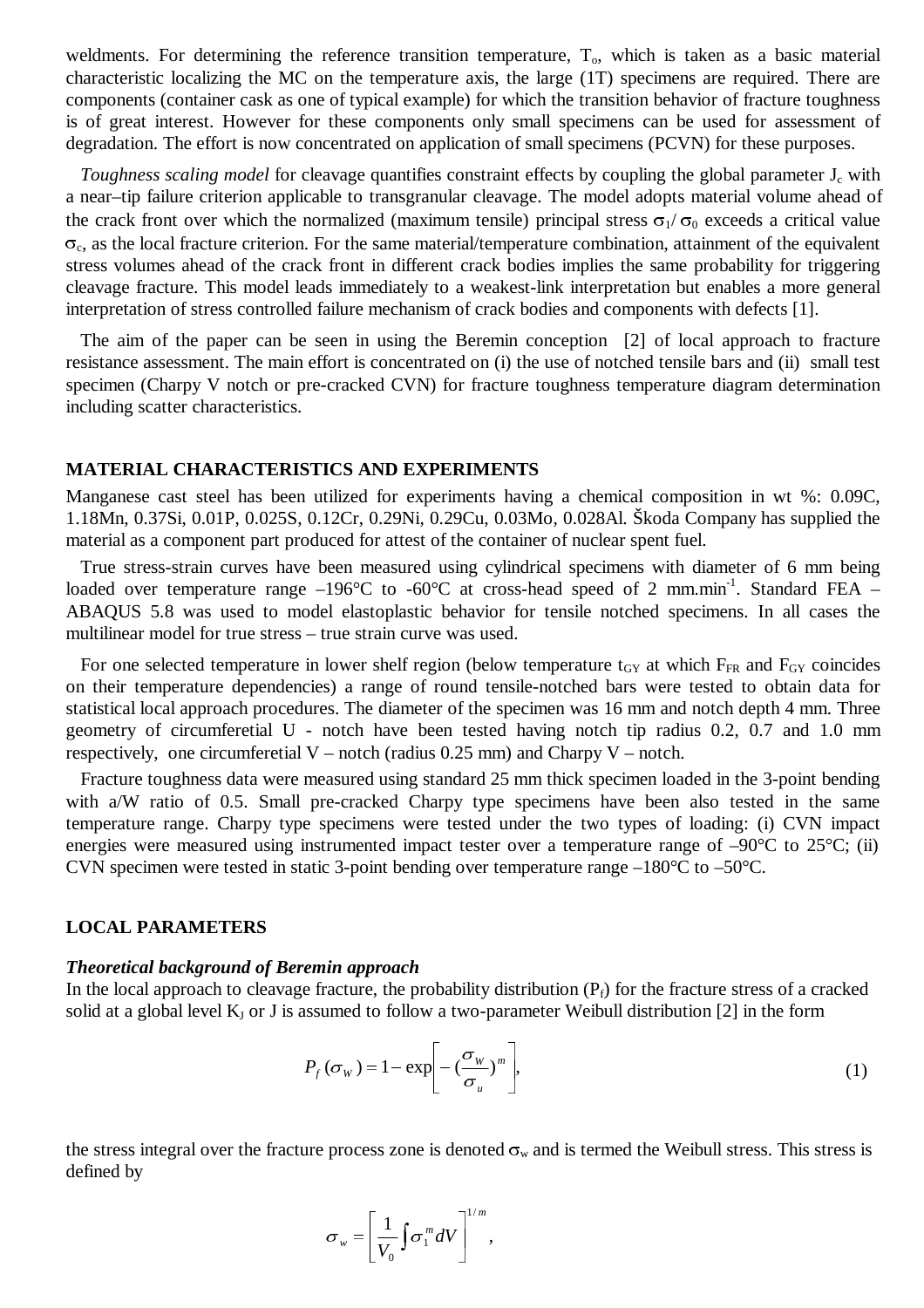where m is so-called Weibull slope,  $V_0$  is a reference volume, the integral is computed over the plastic zone, and  $\sigma_1$  is the first principal stress. The parameters  $\sigma_u$  and m of the Weibull stress  $\sigma_w$  at fracture are material parameters, i.e. independent of the stress state of materials, but may depend on the temperature. The first principal stress values are obtained from ABAQUS stress analysis and the Weibull stress is integrated element by element.

The determination of two parameters m and  $\sigma_u$  has to be performed iteratively as  $\sigma_w$  depends on the parameter m. This can be done by the least square method or preferably by the maximum likelihood procedure, e.g. [3,4],  $\sigma_u$  can be determined by the following equation

$$
\sigma_u = \left(\frac{1}{N} \sum_{j=1}^N \left(\sigma_w^{(j)}\right)^m\right)^{1/m}.\tag{3}
$$

#### *Local approach procedures*

Accepting the Beremin approach and ESIS methodology [5] to the analysis of local criteria for cleavage fracture the location  $\sigma_u$  and shape parameters m were calculated using FEM for notched tensile bars having various type of notch geometry (Table 1). The first one was the tensile specimen with the same circumferential notch as for Charpy (CVN), the other three types were U-notch geometry with radii 1;0.7;0.2 mm. Statistics were made at least for 20 replicated experiments in all cases. The influence of geometry and quality of mesh for FEM is presented in the Table 2 ( $V_0 = (100e-6)^3$  m<sup>3</sup>,  $\sigma_{th}/\sigma_0 = 1$ ).

 The intrinsic model for notched bars is proposed with respect to symmetry as a half of bar. The axisymmetric elements CAX6 from Abaqus FEM [6] package are being used. In case of Charpy body the C3D8I elements were applied and due to symmetry the fourth part of body was solved. Approximately the same element size ahead the crack tip in the region 1 mm is being used because the data from this region are mainly exerted for determination of Weibull stress. The radii of notch was divided at least into 20 parts. The principal stress distribution at the maximum fracture force can be seen in Figure 1.

#### TABLE 1

| Geometry   | No. of   | No. of | No. of plastic | No. of plastic | <b>Steps</b> | CPU time |
|------------|----------|--------|----------------|----------------|--------------|----------|
|            | elements | nodes  | elements       | nodes.         |              | [min]    |
| V notch    | 8243     | 16784  | 7625           | 12234          | 17           | 48       |
| $U1$ mm    | 10279    | 20784  | 8747           | 16234          | 20           | 56       |
| $U$ 0.7 mm | 8755     | 17836  | 7765           | 15788          | 14           | 39       |
| $U$ 0.2 mm | 11303    | 22966  | 9645           | 18496          | 15           | 54       |

FEM mesh for various geometry

 For the following step of modeling the right setting of determined material characteristics of the cast steel is necessary. As can be seen in [7], at tests temperatures the stress – strain curve has the region where the Lüders deformation is dominating. Therefore the standard relations seems to be not appropriate for the modeling. Incorrectness of standard Ramberg-Osgood or exponential description and then necessity to use piecewise linear description expressed in case of modeling the body with a crack. The dependence measurement the true stress true strain provides the information below the values of deformation 0.15-0.2. After some numerical tests and their comparison with experiments, the next expression in Tab. 2 were applied.

## TABLE 2 Material properties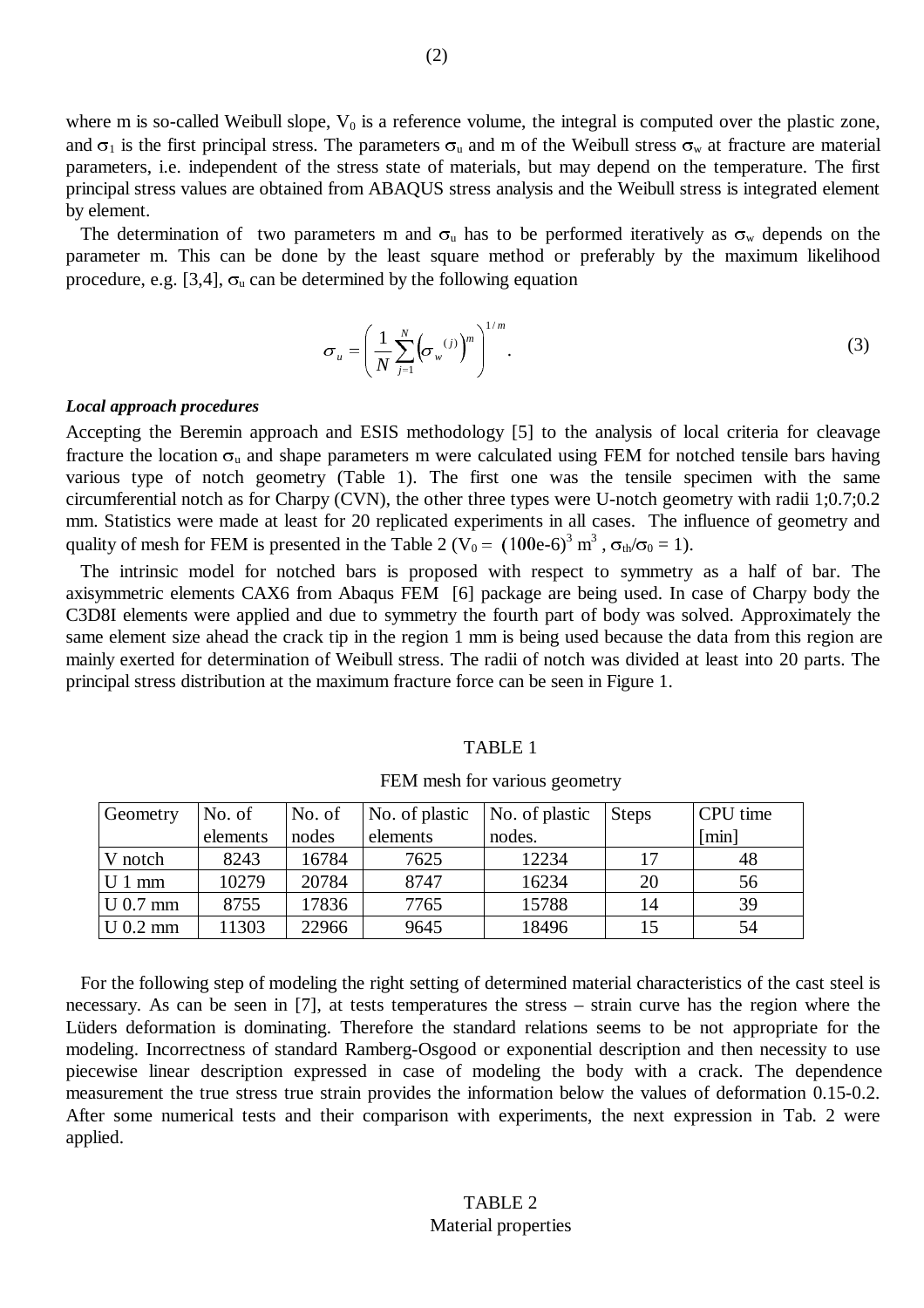| Yield stress | $\epsilon$ <0,002434 - 0,03981>  | $\sigma = 695.6\varepsilon + 496.3$                          | at $-160^{\circ}$ C |
|--------------|----------------------------------|--------------------------------------------------------------|---------------------|
| hardening    | $\epsilon$ <0.03981 - 0.9>       | $\sigma = 1151$ <sup>*</sup> $\varepsilon$ <sup>0,2436</sup> | $E = 205 000 MPa$   |
|              |                                  |                                                              |                     |
| Yield stress | $\epsilon$ <0,0017512 - 0,02429> | $\sigma = 562.2\varepsilon + 361$                            | at $-100^{\circ}$ C |
| hardening    | $\epsilon$ <0,02429 - 0,9>       | $\sigma = 1110^* \varepsilon^{0,2921}$                       | $E = 205000 MPa$    |



**Figure 1**: Example of a FE mesh-detail for the notched specimen U= 0.7. mm

 The presented results for two geometry which can be seen in Fig. 2 show the plastic size difference as to region where the maximal principal stress is dominant. For the sharp notch the localization is close to notch tip, but for the notch with big radius is distributed in bigger profile. To verify each experiment and its numerical results the checkup of the elongation and the contraction was done. The example of this procedure can be seen in Fig. 3.



**Figure 2:** Stress distribution ahead of tip, U notch = 1 and 0.2mm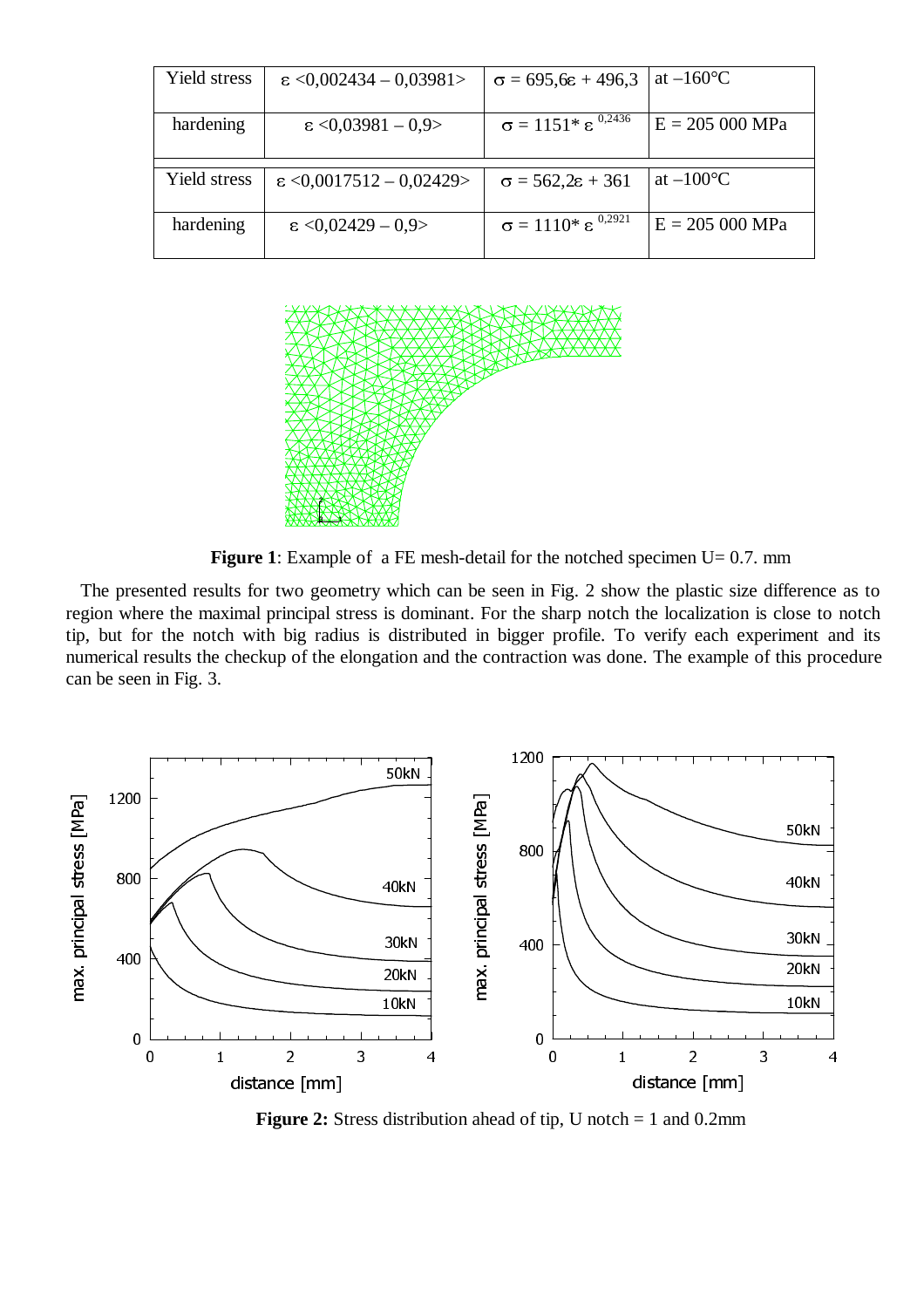

**Figure 3**: Elongation and contraction for U notch 1mm, the mean value is received from FEM, outer values correspond to the maximum and minimum of the fracture force

 In case when the measured and computed values are compared the quality is different for various geometry. This discrepancy can be explained by two factors. The first one is caused by the variability of yield stress and length of Lüders deformation, the second one by the different level of plastic deformation size. The both factors put forth at the same time by the comparison of data record force – elongation for various tested body geometry. This discrepancy is due to own measurement of elongation where the Lüders deformation plays the dominant role. This phenomenon was observed at experiments for which the dependence force – contraction was measured. In case U notch 0.7 mm the accordance was nearly perfect and we can raise a presumption that the computation in place of local deformation is less sensitive with respect to variability of material characteristics given by static tensile test, especially for the material in inhomogeneities such as can be found in cast steel.

#### *Local parameters determination*

To determine the local parameters it is very important how to modify the base statistical data set. After the surface fracture inspection it is needful to omit these experiments whose character is unmatched to the weakest link theory. A selection is based on the usage of scanning digital camera and the following processing on a personal computer. The investigation showed that the right criterion for selection can come from the following relation  $\sigma_w = f(\epsilon_p)$ , kde  $\epsilon_p = -2\ln (d/d_o)$ . Example of a such dependence is on the Fig. 4. The reference volume  $V_0$  is prescribed in [4] to be 0.001 mm<sup>3</sup>, but in this Fig. 4 the influence of various values with respect to real microstructure is tested. This value relates to microstructural dimensions as well to the element size of the FE mesh. The acceptable choice is this where the curve is linear. It means that in our test set in case U notch with radius 1 mm and 0.7 mm the valid data are for the deformation greater then 4 %, but for the specimen with U notch 0.2 mm from 0.3 %.

 The next problem solved in this paper is if the quality of the FE mesh size has some influence on the generated local parameters. As can be seen e.g. in Tab. 3, the influence of this is nearly insignificant. Establishing  $\sigma_{\text{th}}/\sigma_0$  the influence of process zone was tested. But this aspect is insignificant for the same geometry too. Another problem is the difference in obtained local parameters for different notch diameter. The quality of generated local parameters can be seen in Fig. 5.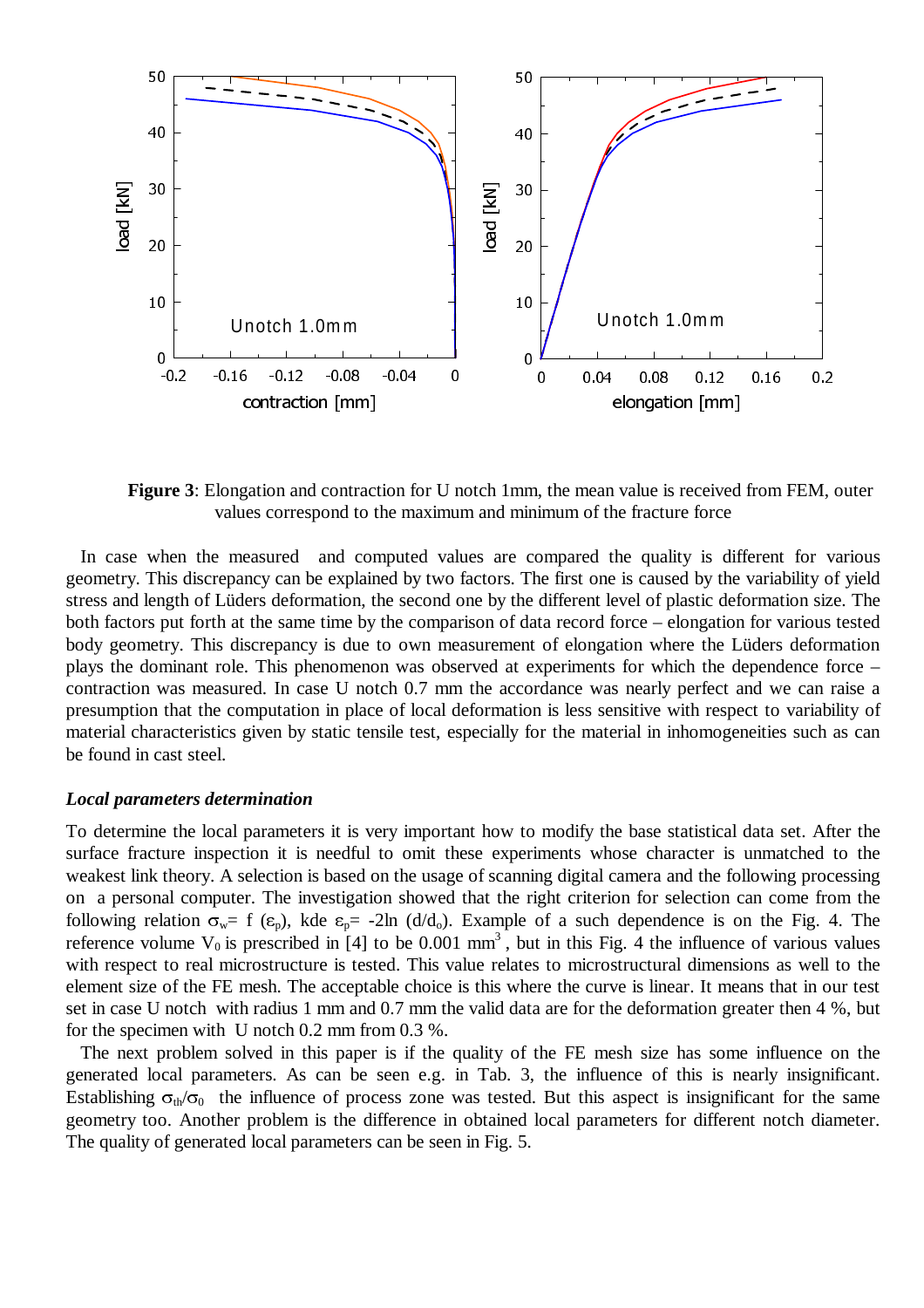| TABLE 3                                            |  |
|----------------------------------------------------|--|
| Influence of the mesh and of the used process zone |  |

| U notch $0,2$ mm                                   |                                                    |                  |      |                  |      |                  |  |  |
|----------------------------------------------------|----------------------------------------------------|------------------|------|------------------|------|------------------|--|--|
|                                                    | ~11300                                             |                  |      | ~100             |      | ~23500           |  |  |
| $\sigma_{\text{th}}/\sigma_0$                      | m                                                  | $\sigma_{\rm u}$ | m    | $\sigma_{\rm u}$ | m    | $\sigma_{\rm u}$ |  |  |
| $\theta$                                           | 65,6                                               | 1340             | 64,6 | 1343             | 63,3 | 1350             |  |  |
|                                                    | 65,6                                               | 1340             | 64,6 | 1343             | 63,3 | 1350             |  |  |
| 1,5                                                | 65,6                                               | 1340             | 64,6 | 1342             | 63,3 | 1350             |  |  |
|                                                    | For extreme coarse mesh $\sim 800$ elements m=62,6 |                  |      |                  |      |                  |  |  |
| U notch $0,7$ mm                                   |                                                    |                  |      |                  |      |                  |  |  |
| $\Omega$                                           | 17                                                 | 2485             | 16,9 | 2491             | 16,8 | 2506             |  |  |
|                                                    | 17                                                 | 2484             | 16,9 | 2491             | 16,8 | 2506             |  |  |
| 1,5                                                | 16,9                                               | 2489             | 16.9 | 2494             | 16,8 | 2508             |  |  |
| For extreme coarse mesh $\sim$ 500 elements m=17,5 |                                                    |                  |      |                  |      |                  |  |  |
| U notch 1 mm                                       |                                                    |                  |      |                  |      |                  |  |  |
| $\Omega$                                           | 18,2                                               | 2117             | 17,8 | 2145             | 17,8 | 2146             |  |  |
|                                                    | 18,2                                               | 2117             | 17,8 | 2146             | 17,8 | 2146             |  |  |
| 1,5                                                | 18,2                                               | 2120             | 17,7 | 2148             | 17,7 | 2149             |  |  |



**Figure 4**: The valid data determination according to strain value for U notch 0.7 mm

## *Toughness scaling model based on the Local approach*

The studies [8,9] demonstrated the strong dependence of crack-tip field on the specimen geometry, mainly induced by shallow cracks and remote loading – the constraint phenomena is being studied. As can be seen in [10] the Weibull stress  $\sigma_w$  seems to be as a suitable near-tip parameter to describe the coupling of the remote loading with a micromechanical model incorporating the statistics of microcracks (weakest link philosophy). Then one can use it in the prediction of critical parameters of the fracture initiation for the various cracks length and geometry of body. The material parameters received [11,12] then make possible to use the  $J - Q$ stress field for the determination of the critical value of J integral  $J_c$  versus Q parameter. This dependence  $J_c$  –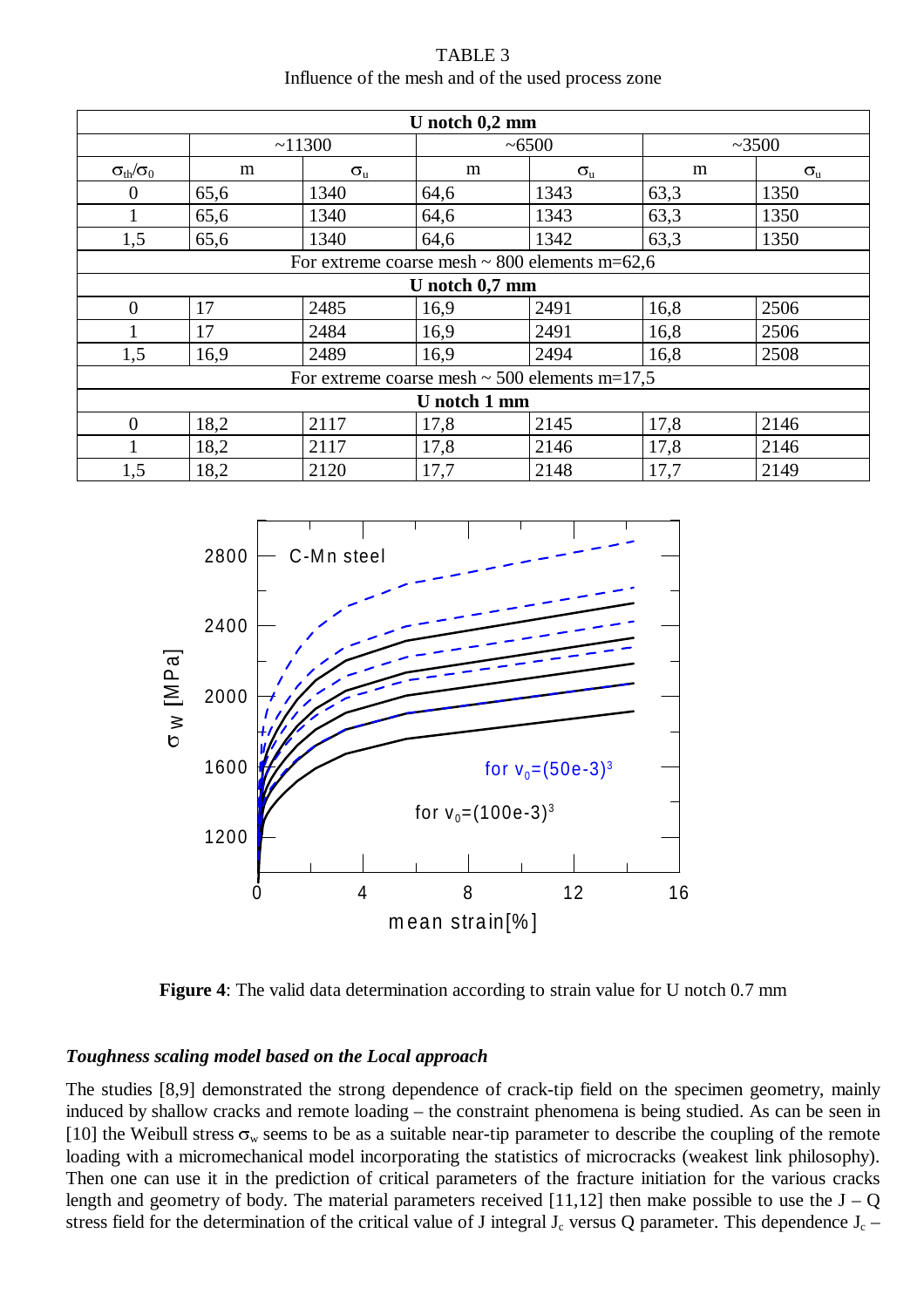Q, incorporating the probability of failure, is more precise than the result based on model of critical fracture stress [9]. The result received can more precisely describe the behavior of bodies with cracks and better study the problems of transferability of some fracture parameter from one body geometry to another. The transformation diagram for three geometry was determined and is presented in Fig. 6. Detailed information can be found in [12, 13].



**Figure 5**: Probability of failure for m=17,  $\sigma_u$ =2845 MPa



**Figure 6**: Transformation diagram

#### **CONCLUSION**

The main results obtained in this work can be summarized into the following points:

- The Beremin model with strain correction (slightly adapted) is used for the calculation of  $\sigma_w$ . The iterative procedure using the maximum likelihood theory was applied and the geometry effect for various notch radius of tensile bars is observed.